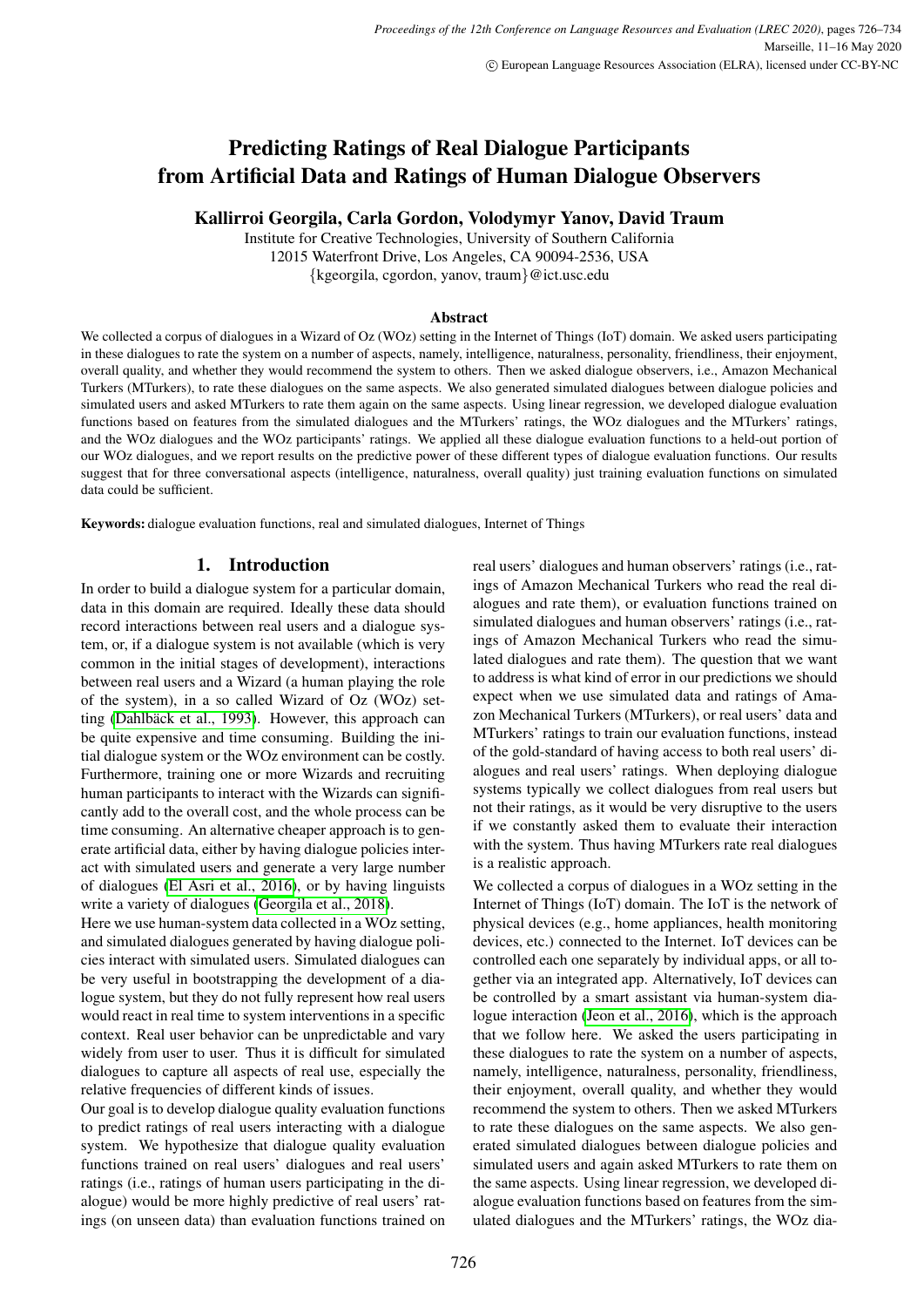logues and the MTurkers' ratings, and the WOz dialogues and the WOz participants' (real users') ratings. We applied all these dialogue evaluation functions to a held-out portion of our WOz dialogues, and we report results on the predictive power of these different types of dialogue evaluation functions.

To our knowledge no such study has been performed before, and certainly not in the IoT domain. Previous work on dialogue evaluation in the IoT domain considered dialogue quality evaluation functions trained on dialogues written by linguists and MTurkers' ratings [\(Georgila et al., 2018\)](#page-7-2). Furthermore, Gordon et al. [\(2018\)](#page-7-4) established links between objective measures and more nuanced subjective judgements, namely, intelligence, personality, pleasantness, and naturalness, also in the IoT domain.

# 2. Related Work

Hastie [\(2012\)](#page-7-5) presents an overview of evaluation frameworks and metrics that have been proposed in the literature for measuring the quality of human-system dialogue interaction, mainly for task-oriented dialogue systems. Some of these metrics are subjective (e.g., user satisfaction, perceived task completion, etc.), while others are objective (e.g., word error rate, dialogue length, etc.). Objective measures can be calculated from the interaction logs while subjective assessments can be collected via surveys and questionnaires [\(Hone and Graham, 2000;](#page-7-6) [Paksima et al., 2009\)](#page-8-0). PARADISE is perhaps the most well-known framework for evaluating dialogue systems, and an attempt to automate the evaluation process [\(Walker et al., 2000\)](#page-8-1). PARADISE seeks to optimize a desired quality such as user satisfaction by formulating it as a linear combination of a variety of metrics, such as task success and dialogue cost (e.g., dialogue length, speech recognition errors, etc.). The contribution of each factor is determined by weights calculated via linear regression. The advantage of this method is that once a desired quality has been formulated as a realistic evaluation function, it can be optimized by controlling the factors that affect it. In the example above, user satisfaction can be optimized by increasing task success, and minimizing dialogue length and speech recognition errors.

Reinforcement learning (RL) is a very popular approach to learning dialogue policies from data or simulated users  $(SUs)$  (Jurčíček et al., 2012). In RL, a typical reward function is for the system to earn a number of points for a fully or partially successful dialogue, and subtract a penalty per system turn to ensure that the learned dialogue policies will not favor lengthy and tedious dialogues [\(Henderson et al.,](#page-7-8) [2008\)](#page-7-8). Note however that longer dialogue lengths are not necessarily indicative of poor dialogue quality but depending on the task they may actually indicate user engagement and satisfaction [\(Foster et al., 2009\)](#page-7-9).

Schatzmann et al. [\(2006\)](#page-8-2) present an overview of metrics that have been proposed in the literature for measuring the quality of SUs used for training and evaluating dialogue policies. The action generated by the SU is compared against the user action in a human-human or humansystem reference corpus (in the same dialogue context), and measures such as precision, recall, accuracy, and perplexity are used [\(Schatzmann et al., 2005;](#page-8-3) [Georgila et al., 2005;](#page-7-10)

[Georgila et al., 2006;](#page-7-11) [Pietquin and Hastie, 2013\)](#page-8-4). Also, to take into account the fact that SU actions are generated based on a probability distribution, expected precision, expected recall, and expected accuracy are used [\(Georgila et](#page-7-11) [al., 2006\)](#page-7-11). However, these metrics can be problematic because if a SU action is not the same as the user action in the reference corpus, this does not necessarily mean that it is a poor action. Also, once a user or system response deviates from the corresponding action in the reference corpus, the remaining dialogue will unfold in an entirely different way than the fixed dialogue in the reference corpus, which will make further comparisons meaningless.

In non-task-oriented dialogue systems (e.g., chatbots) developing robust evaluation metrics can be even harder than for task-oriented dialogue [\(Misu et al., 2012\)](#page-8-5). Here it is not clear what success means and task-specific objective metrics are not appropriate. Instead subjective evaluations for appropriateness of responses can be much more meaningful, which has led to the development of coding schemes for response appropriateness in such cases [\(Traum et al.,](#page-8-6) [2004;](#page-8-6) [Robinson et al., 2010\)](#page-8-7).

Currently, word-overlap similarity metrics such as BLEU, METEOR, and ROUGE (originally employed in machine translation and summarization) are widely used for measuring chatbot dialogue quality. However, BLEU, ME-TEOR, and ROUGE suffer from the same problems as the aforementioned SU evaluation metrics. In fact it has been shown that BLEU, METEOR, and ROUGE do not correlate well with human judgements of dialogue quality [\(Liu et al.,](#page-8-8) [2016\)](#page-8-8). Discriminative BLEU, a variation of BLEU where reference strings are scored for quality by human raters, was found to correlate better with human judgements than standard BLEU [\(Galley et al., 2015\)](#page-7-12). To address the issues with BLEU, METEOR, and ROUGE, next utterance classification was introduced as a method for evaluating chatbots [\(Lowe et al., 2016\)](#page-8-9), but the proposed metric recall@k is very similar to the recall metric previously used for evaluating SUs, and consequently has the same limitations. Also, topic-based metrics for chatbot evaluation (topic breadth and topic depth) were found to correlate well with human judgements [\(Guo et al., 2017\)](#page-7-13).

# 3. Wizard of Oz Data Collection

We built a GUI-based environment for our Wizard of Oz (WOz) data collection [\(Gordon et al., 2019\)](#page-7-14). A human Wizard plays the role of the system by pressing buttons in a GUI. Each button corresponds to a Wizard action which is then transformed into a sentence (through template-based natural language generation) and provided to the user. Thus the human user receives system output and responds accordingly. Note that there are additional buttons on the Wizard's GUI that do not send messages to the user, but are used for updating the status of the devices. Both the user and the Wizard can see the dialogue as it unfolds. They can also see the status of the devices and the changes occurring during the interaction. This is particularly important because how users perceive the status of the devices can affect the flow of the interaction. For example, if the system confirms a request to move the channel of the speaker up one and the user then changes their mind to ask for moving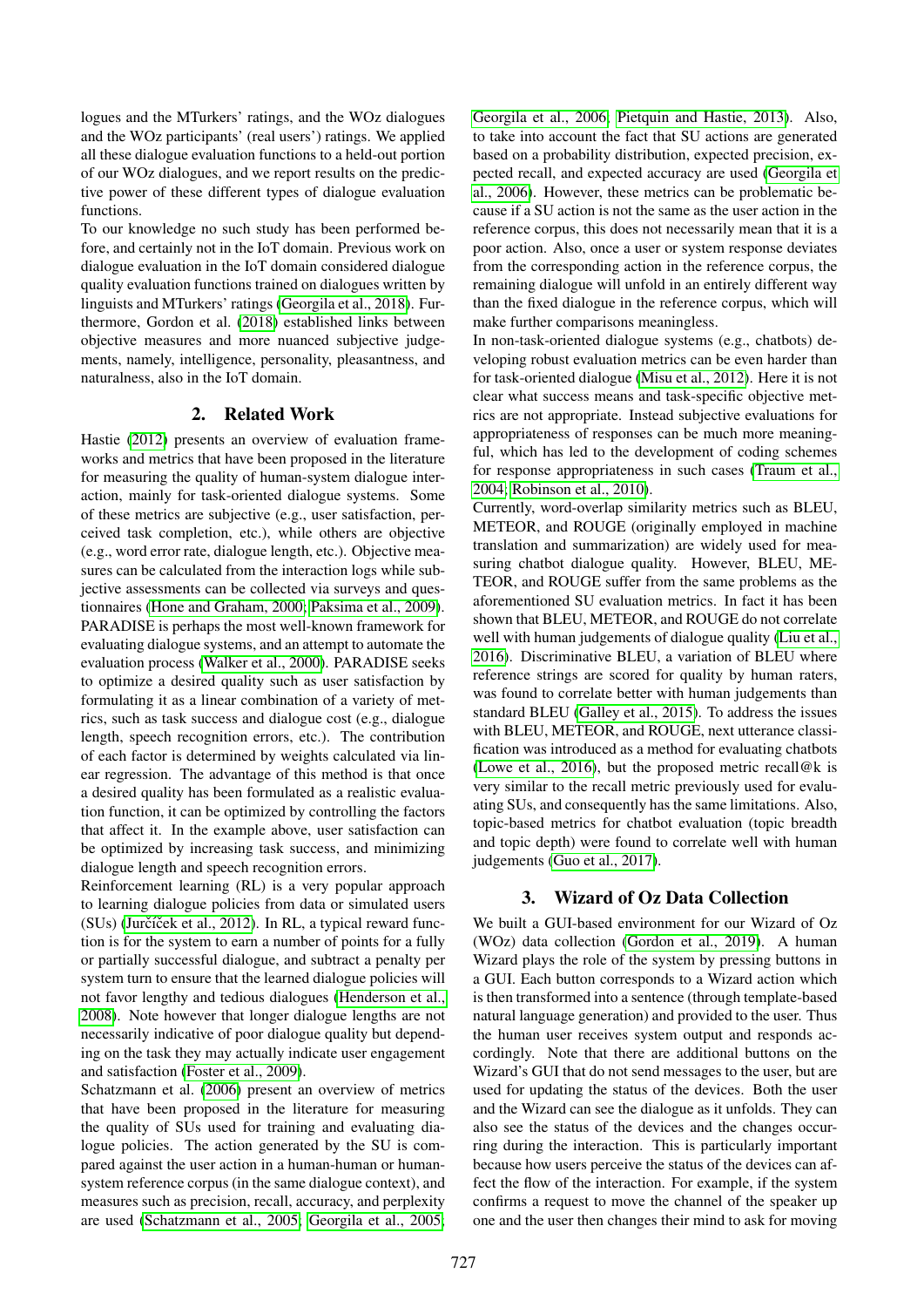#### Dialogue 1

no misunderstandings, direct, explicit Task: AC wifi in kitchen, turn on. (AC wifi in kitchen: status is off) U: Turn on the wifi for the AC in the kitchen. S: Ok. I connected the wifi for the AC in the kitchen. (AC wifi in kitchen: status is on) Dialogue 2 misunderstandings, conversational, implicit Task: light in bedroom, turn on in 15 min. (Light in bedroom: status is off) U: In 15 min, turn on the light in the bedroom. S: Sure thing! I'll take care of that in 5 min. (Light in bedroom: status scheduled to become on in 5 min) U: Not 5 minutes. It should be on in 15 min. S: Sorry! I took care of that for you. (Light in bedroom: status scheduled to become on in 15 min) Dialogue 3 misunderstandings, direct, implicit Task: speaker in living room, turn off; TV in living room, turn off; speaker in bedroom, turn on. (Speaker in living room: status is on) (TV in living room: status is on) (Speaker in bedroom: status is off) U: Turn off the speaker and the TV in the living room. S: Ok. I did that. (Speaker in living room: status is off) (TV in living room: status is off) U: Turn on the speaker in the bedroom. S: You would like the speaker on in the living room? U: I would like the speaker on in the bedroom. S: Ok. It has been done. (Speaker in bedroom: status is on)

<span id="page-2-0"></span>Figure 1: Example WOz dialogues.

the channel one down, correct system behavior will depend on whether the system has already performed the action at the time of correction (if so, then the speaker might need to move down 2 channels, if not, only one). Another example of the importance of showing the status of the devices is that the user could ask the system to perform an action and the system could respond "done". Unless the user can see the status of the devices, there is no way they can be sure that the action was actually performed.

The devices that we consider in our IoT ontology are washer, speaker, bulb, TV, and air-conditioner (AC). We may also have multiple devices of the same type (e.g., there can be a TV in the bedroom, a TV in the living room, and a TV in the kitchen). We created 8 system profiles representing a mixture of 3 different system features:

- Conversational behavior (e.g., "thanks, it's my pleasure to help") vs. formal/direct behavior (e.g., "thank you").
- Implicit system responses (e.g., "your request has

been taken care of") vs. explicit system responses (e.g., "I've turned on the light in the kitchen").

• Errors (misunderstandings) vs. no errors: Error conditions represent all possible errors a Virtual Home Assistant might make, including carrying out a request for the wrong device, for the device in the wrong location, for the wrong time (e.g., in 5 minutes instead of in 15 minutes), turning a device or device component on instead of off, or vice versa, and changing settings incorrectly (e.g., setting volume to 8 instead of 4, or setting temperature to hot instead of cold).

The features of the profile serve as a guide for the Wizard. Thus the Wizard uses buttons that generate appropriate language for conversational vs. formal/direct behavior and explicit vs. implicit system responses. Also, if the profile says that there should be misunderstandings, the Wizard pretends not to understand the user's request and deliberately confirms the wrong command.

Figure [1](#page-2-0) shows three WOz dialogues. There are no errors in the first dialogue, whereas the second and third dialogues contain misunderstandings. The first and third ones have a direct style, while the second is conversational, and finally the first one has explicit acknowledgement of what the system will do, while the second and third just confirm receipt and performance without specifying what was done.

We collected data from 18 real users in our WOz setting. Each user interacted with 4 system profiles. We designed 36 tasks and each user was required to complete 12 tasks (randomly selected from the 36 tasks), 3 tasks per system profile. The tasks were representative of typical tasks one might accomplish with the help of a Virtual Home Assistant, such as turning on the lights, turning off the TV, etc. There was a set of 6 tasks specific to each of the 5 devices (TV, bulb, speaker, washer, AC) as well as a set of 6 tasks that include multiple device types (TV/washer, bulb/TV/speaker, etc.). Each task had an error condition which was determined by which system profile was paired with the task. If the profile included errors, the error condition would be carried out, otherwise it would not. There was a post-dialogue survey at the end of each completed task where the WOz participants were asked to rate on a 7-point Likert scale (1:low, 7:high) the system in each one of their interactions regarding the following aspects: intelligence, naturalness, personality, friendliness, their enjoyment, overall quality, and whether they would recommend the system to others. Note that the users had no information about the profiles and different possible behaviors of the system (Wizard). They were just instructed to interact with the system and rate their interaction based on their own interpretation of the rated aspects.

The next step was to collect MTurkers' ratings for the WOz dialogues. We recruited 101 MTurkers. Each MTurker was asked to rate 10 individual WOz dialogues (randomly selected from our corpus of WOz dialogues), and in particular the system in terms of intelligence, naturalness, personality, friendliness, their enjoyment, overall quality, and whether they would recommend the system to others. Basically the MTurkers had to answer the same survey questions as the real users in the WOz data collection, and similarly to the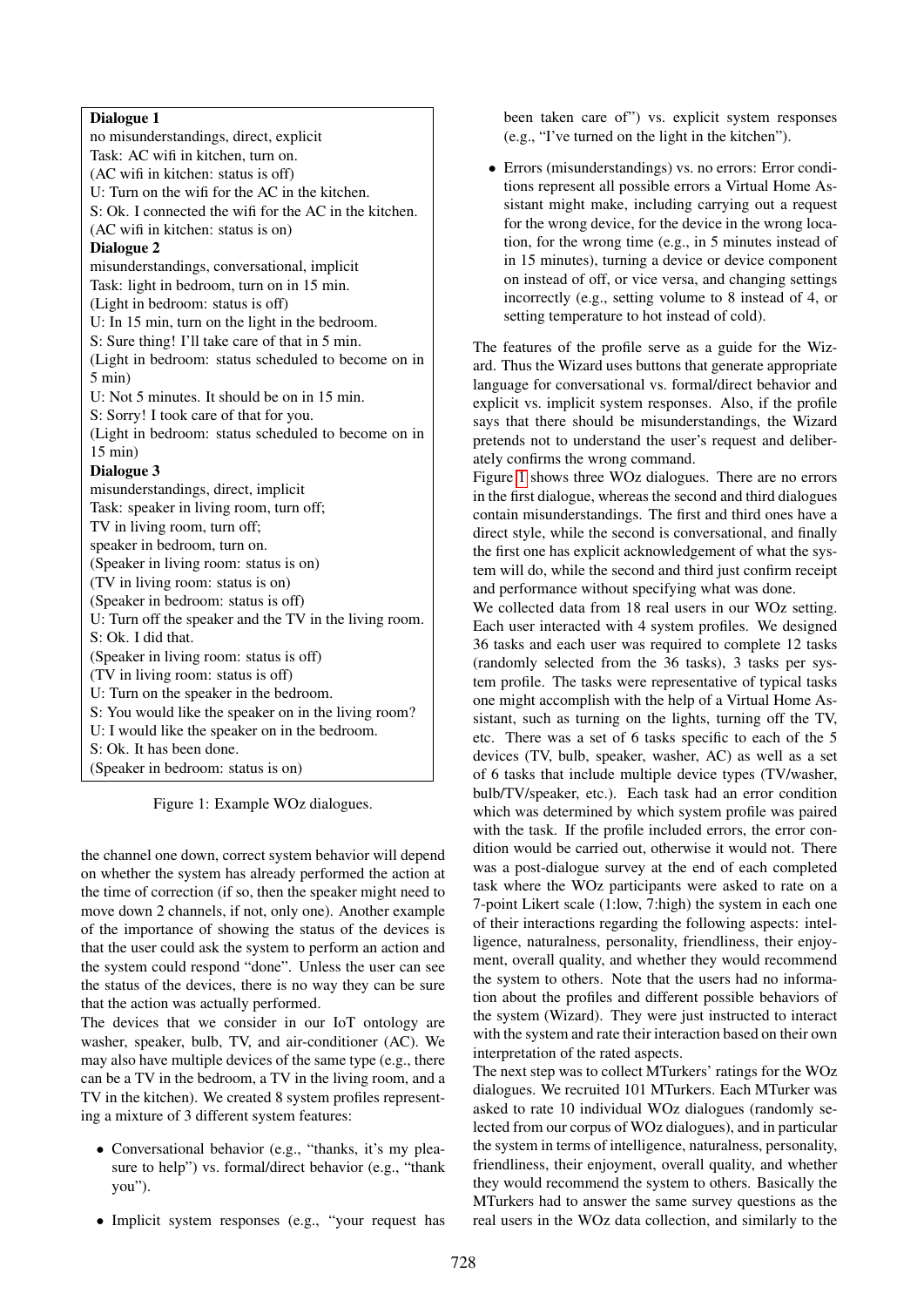| <b>Real Users'</b>  | Feature | Pearson's r |
|---------------------|---------|-------------|
| Rating              |         |             |
| Intelligence        | Misund  | $-0.65***$  |
| <b>Naturalness</b>  | Convers | $0.28***$   |
| <b>Naturalness</b>  | Misund  | $-0.31***$  |
| Overall quality     | Misund  | $-0.58***$  |
| Recommend           | Misund  | $-0.54***$  |
| Personality         | Convers | $0.41***$   |
| Personality         | Misund  | $-0.17*$    |
| Enjoyment           | Convers | $0.18*$     |
| Enjoyment           | Misund  | $-0.49***$  |
| <b>Friendliness</b> | Convers | $0.32***$   |
| <b>Friendliness</b> | Misund  | $-0.23**$   |

<span id="page-3-0"></span>Table 1: Pearson's r correlations of real users' ratings with dialogue features, WOz dialogues (\*\*\*:  $p < 0.001$ , \*\*:  $p < 0.01$ , \*:  $p < 0.05$ , with Holm-Bonferroni correction).

real users they had no information about the profiles and the different possible behaviors of the system (Wizard). They were just instructed to rate the dialogues based on their own interpretation of the rated aspects.

Due to software issues we ended up with 186 WOz dialogues where we had both WOz participants' ratings and MTurkers' ratings. Because of how we had set up the system profiles, for each one of these WOz dialogues we also have the following 3 binary features: conversational, explicit, and misunderstandings. Thus, for the conversational system profile, conversational=1. For the direct system profile, conversational=0. For the explicit system responses profile, explicit=1. For the implicit system responses profile, explicit=0. When there are errors in a dialogue, misunderstandings=1, otherwise misunderstandings=0.

We calculated pairwise Pearson correlations between the features in our WOz data and real users' ratings. Note that "\*\*\*" means that the correlation is very significant  $(p < 0.001)$ , "\*\*" means that the correlation is significant  $(p < 0.01)$ , and "\*" means that the correlation is borderline significant ( $p < 0.05$ ); the p values are corrected for multiple comparisons using the method of Holm-Bonferroni. We found that overall quality and recommend system to others have high correlations with intelligence (0.88\*\*\* and 0.85\*\*\* respectively). Also, recommend system to others and enjoyment have high correlations with overall quality  $(0.93***<sup>**</sup> and 0.87***<sup>**</sup> respectively).$  Enjoyment has a high correlation with recommend system to others (0.90\*\*\*). Table [1](#page-3-0) shows the correlations of the real users' ratings with the conversational and misunderstandings binary features in the WOz dialogues. Correlations with the explicit feature were not significant.

We also calculated pairwise Pearson correlations between the features in our WOz data and MTurkers' ratings. Similarly to the real users' ratings, overall quality and recommend system to others have high correlations with intelligence (0.81\*\*\* and 0.86\*\*\* respectively). Recommend system to others has a high correlation with overall quality (0.85\*\*\*). Personality has a high correlation with naturalness (0.88\*\*\*), and enjoyment has a high correlation with recommend system to others (0.86\*\*\*). Table [2](#page-3-1) shows

| MTurkers'           | <b>Feature</b> | Pearson's r |
|---------------------|----------------|-------------|
| Rating              |                |             |
| Intelligence        | Misund         | $-0.50***$  |
| <b>Naturalness</b>  | Convers        | $0.54***$   |
| Overall quality     | Convers        | $0.23**$    |
| Overall quality     | Misund         | $-0.50***$  |
| Recommend           | Convers        | $0.21***$   |
| Recommend           | Misund         | $-0.45***$  |
| Personality         | Convers        | $0.48***$   |
| Enjoyment           | Convers        | $0.34***$   |
| Enjoyment           | Misund         | $-0.31***$  |
| <b>Friendliness</b> | Convers        | $0.36***$   |
| <b>Friendliness</b> | Misund         | $-0.23**$   |

<span id="page-3-1"></span>Table 2: Pearson's r correlations of MTurkers' ratings with dialogue features, WOz dialogues (\*\*\*:  $p < 0.001$ , \*\*:  $p < 0.01$ , \*:  $p < 0.05$ , with Holm-Bonferroni correction).

| <b>Real Users'</b> | <b>MTurkers'</b>   | Pearson's r |
|--------------------|--------------------|-------------|
| Rating             | <b>Rating</b>      |             |
| Intelligence       | Intelligence       | $0.39***$   |
| <b>Naturalness</b> | <b>Naturalness</b> | $0.20**$    |
| Overall quality    | Overall quality    | $0.43***$   |
| Recommend          | Recommend          | $0.40***$   |
| Personality        | Personality        | $0.27***$   |
| Enjoyment          | Enjoyment          | $0.25***$   |
| Friendliness       | Friendliness       | $0.27***$   |

<span id="page-3-2"></span>Table 3: Pearson's r correlations of real users' ratings with MTurkers' ratings, WOz dialogues (\*\*\*:  $p < 0.001$ , \*\*:  $p < 0.01$ , \*:  $p < 0.05$ , with Holm-Bonferroni correction).

the correlations of the MTurkers' ratings with the conversational and misunderstandings binary features in the WOz dialogues. Correlations with the explicit feature were not significant.

In both Table [1](#page-3-0) and Table [2](#page-3-1) we can see positive correlations of ratings with conversational system behavior, and negative correlations of ratings with misunderstandings. It is interesting that while the real users and the MTurkers were rating the same dialogues the resulting correlations are different. This shows that how dialogue participants perceive their interaction with the system is different from how dialogue observers perceive the interaction, which of course is not surprising. Table [3](#page-3-2) shows the correlations between real users' ratings and MTurkers' ratings for the same aspect, e.g., correlation between naturalness and naturalness, intelligence and intelligence, etc. The correlations are positive and significant but not that high, which again is not surprising.

#### 4. Simulated Data

We developed an agenda-based simulated user (SU) [\(Schatzmann and Young, 2009\)](#page-8-10) for the IoT domain. We also developed a system policy that interacts with the SU. The agenda can be thought of as a stack containing the SU's pending actions, also called speech acts, which are required for accomplishing the SU's goal. For example, the agenda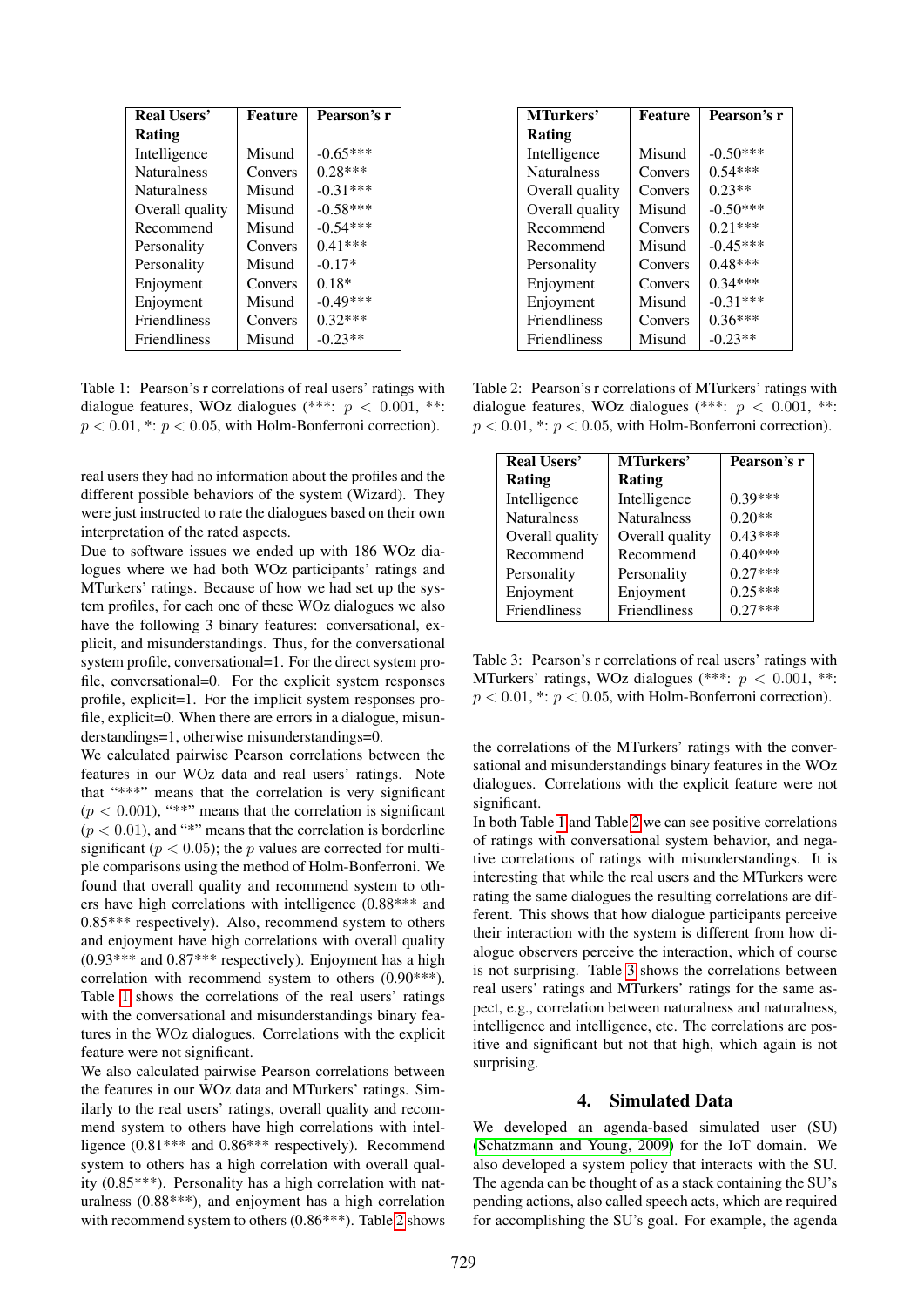could be initialized with requests for changing the status of devices. Based on hand-crafted rules (informed by our data), new speech acts are generated and pushed onto the agenda as a response to the system's actions. For example, if the system says "please specify the location of the device", a speech act for providing the location of the device will be pushed onto the agenda. At the same time, no longer relevant speech acts will be removed from the agenda. When the SU is ready to respond, 1, 2, or more speech acts will be popped off the agenda based on a random probability distribution. The generated simulated dialogues also include the status of the devices and their updates as the dialogue unfolds.

This is a very sophisticated SU that can handle multiple devices, misunderstandings, and different user types (conversational vs. direct/formal; preferring explicit vs. implicit system responses). The tasks, status of devices, and different user types are randomly initialized at the beginning of each dialogue. Also, the system policy that we developed can exhibit different kinds of behavior similar to the WOz setting (misunderstandings vs. no misunderstandings, conversational vs. direct system behavior, implicit vs. explicit system behavior), and these types of behaviors are randomly initialized at the beginning of each dialogue. The natural language generation part of the system policy uses different templates for misunderstandings vs. no misunderstandings, conversational vs. direct system behavior, and implicit vs. explicit system behavior.

There are 3 types of SUs: (1) Partial-input: the SU does not always provide the full command, e.g., "turn on the light" (here the location is missing). The decisions on what to generate are made randomly during the interaction. This SU can deal with misunderstandings, that is, it can understand that the system got confused and correct the system or reprovide the request. (2) Full-input: the SU always provides the full command, e.g., "turn on the light in the kitchen". This SU can also deal with misunderstandings. (3) Baseline: the SU is full-input and is not able to deal with misunderstandings. This SU always provides the full user request, regardless of how the conversation unfolds and even if this request has been partially fulfilled, and it repeats this request verbatim until all tasks have been completed, or after a pre-determined number of turns is exceeded. Examples of the partial-input SU, the full-input SU, and the baseline SU are shown in Figure [2.](#page-4-0) The natural language generation part of the SU uses different templates for simulating the above types of SU, and for making the SU provide direct vs. conversational responses.

In order to make a decision, the SU only has access to the information that a real user would have, i.e., status of devices, previous user action and intention, and previous system action. Likewise the system policy has only access to the information that a real system would have, i.e., status of devices, previous system action and intention, and previous user action. The system policy and the SU do not have access to each other's internal representations and can deal with misunderstandings and missing information by using techniques such as reference resolution. Thus both the system policy and the SU are very realistic and can work with other users and system policies respectively.

# Partial-input SU

System configuration: no misunderstandings, conversational, explicit (Washer in bathroom: status is off) (Washer in kitchen: status is off) (TV in bedroom: status is on) U: System, can you please turn on the washer in 20 min? S: In which room? U: Bathroom. S: Sure thing. The washer in the bathroom will be turned on in 20 min. (Washer in bathroom: status scheduled to become on in 20 min) U: Okay. Turn off the TV in the bedroom. S: Okey dokey. I've turned off the TV in the bedroom. (TV in bedroom: status is off) U: Thanks. S: You're very welcome. Full-input SU System configuration: misunderstandings, direct, implicit (Washer in bathroom: status is off) U: Can you please turn on the washer in the bathroom in 50 min? S: Your request has been taken care of. (Washer in bathroom: status scheduled to become on in 15 min) U: No. I said turn on the washer in the bathroom in 50 min. S: Apologies. Done. (Washer in bathroom: status scheduled to become on in 50 minutes) Baseline SU System configuration: misunderstandings, conversational, implicit (TV in bedroom: status is off) (Speaker in bedroom: status is off) U: Turn on the TV in the bedroom. Turn on the speaker in the bedroom. S: I'm on it. Done. (TV in bedroom: status is off) (Speaker in bedroom: status is on) U: Turn on the TV in the bedroom. Turn on the speaker in the bedroom. S: I'm on it. Done. The speaker in the bedroom is already on.

(TV in bedroom: status is on)

<span id="page-4-0"></span>Figure 2: Example simulated dialogues using a partialinput SU, a full-input SU, and a baseline SU.

The next step was to evaluate our SUs. We collected ratings from MTurk with regard to user rationality, user naturalness, and perceived task completion for both real users (WOz dialogues) and SUs. User rationality, user naturalness, and perceived task completion (whether the MTurkers thought that the tasks were accomplished) roughly evaluate the logic, natural language component, and persistence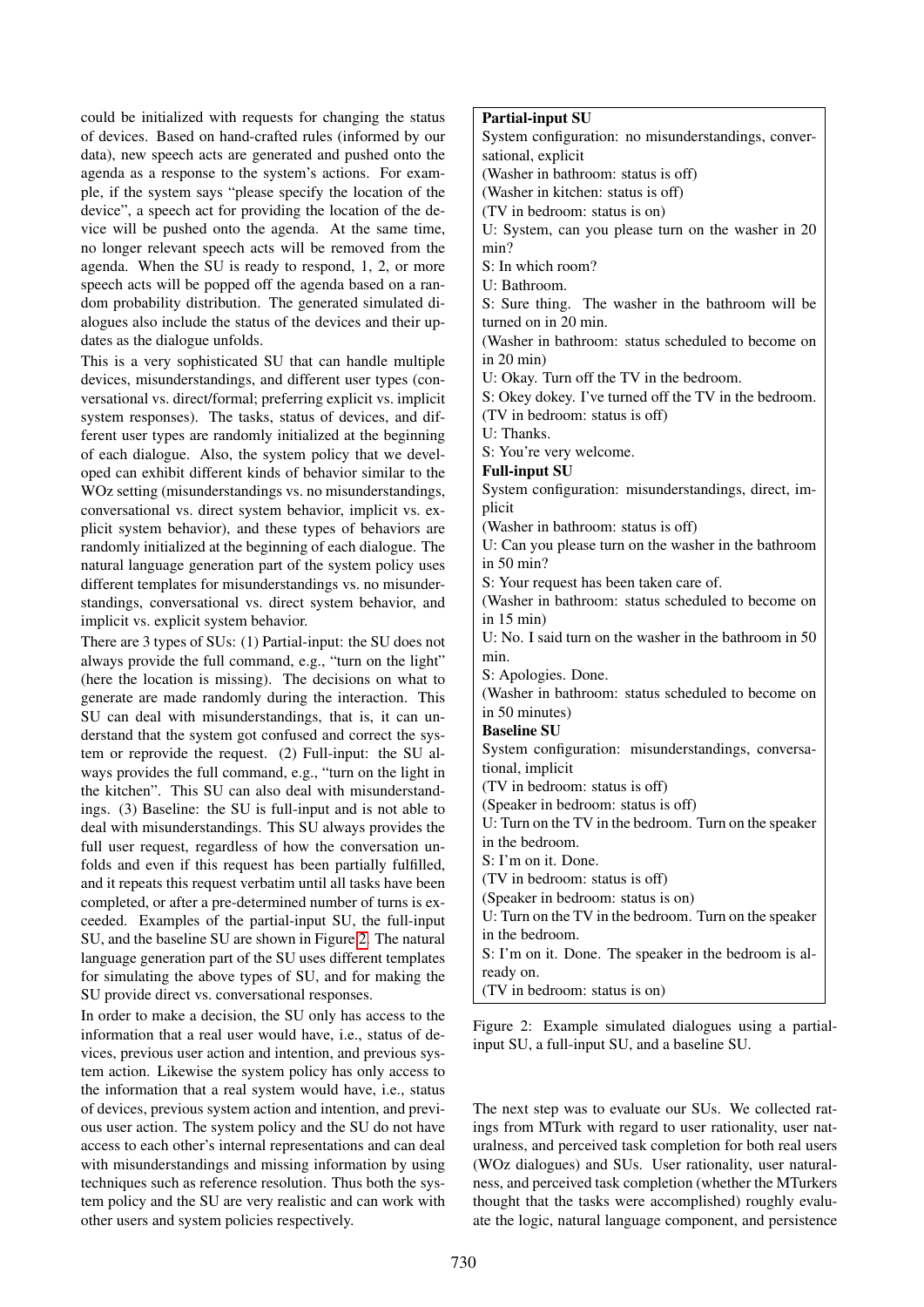| <b>User Type</b>    | <b>Ration</b> | <b>Natural</b> | <b>Perceived</b> |
|---------------------|---------------|----------------|------------------|
|                     | -ality        | -ness          | Task             |
|                     |               |                | Completion       |
| All SU <sub>s</sub> | 5.72          | 5.54           | 97.22%           |
| Full-input SU       | 5.81          | 5.69           | 97.63%           |
| Partial-input SU    | 5.75          | 5.63           | 97.35%           |
| <b>Baseline SU</b>  | 5.60          | 5.29           | 96.70%           |
| Real user           | 5.54          | 5.39           | 92.23%           |

<span id="page-5-0"></span>Table 4: Comparison between real user behavior and simulated user behavior based on MTurkers' ratings.

of the SU. For this evaluation we used 24 real dialogues (3 for each one of the 8 possible system configurations) and 72 simulated dialogues (3 for each one of the 8 possible system configurations and 3 SU types). We recruited 100 MTurkers and each MTurker had to rate 15 dialogues with regard to the rationality and naturalness of the user on a 7-point Likert scale (1:low, 7:high), and perceived task completion. Note that we also asked the MTurkers to evaluate the system in terms of intelligence, naturalness, personality, friendliness, their enjoyment, overall quality, and whether they would recommend the system to others. Again, the MTurkers had no information about the features that the SU and the system policy were using to generate dialogues (misunderstandings vs. no misunderstandings, conversational vs. direct system/user behavior, implicit vs. explicit system behavior). They were just instructed to rate the dialogues based on their own interpretation of the rated aspects, and they did not know that these were simulated dialogues.

The results with regard to user rationality, user naturalness, and perceived task completion are shown in Table [4.](#page-5-0) The difference in terms of naturalness between the full-input and the baseline model is significant (p=0.0003). Also, the difference in terms of naturalness between the partialinput and the baseline model is significant (p=0.0054). Finally the full-input SU is significantly different from the real user in terms of rationality (p=0.0412) and naturalness (p=0.0099). The rest of the differences are not significant. For testing statistical significance, we used the twotailed unpaired t-test with Holm-Bonferroni correction for repeated comparisons.

We also calculated pairwise Pearson correlations between all features in our simulated data and MTurkers' ratings. Table [5](#page-5-1) shows the correlations of the MTurkers' ratings with the conversational and misunderstandings binary features in the simulated dialogues. Correlations with the explicit feature were not significant.

# 5. Dialogue Quality Evaluation Functions

We performed regression experiments to come up with dialogue quality evaluation functions that are predictive of human ratings. We randomly split our corpus of 186 WOz dialogues into a training set and a test set (138 dialogues for training and 48 for testing) making sure that dialogues from the same real user did not appear in both the training and the test sets. We applied linear regression to the training set, calculated our evaluation functions, and then

| MTurkers'                 | Feature | Pearson's r |
|---------------------------|---------|-------------|
| Rating                    |         |             |
| Intelligence              | Misund  | $-0.92***$  |
| <b>Naturalness</b>        | Convers | $0.46***$   |
| <b>Naturalness</b>        | Misund  | $-0.58***$  |
| Overall quality           | Misund  | $-0.91***$  |
| Recommend                 | Misund  | $-0.88***$  |
| Personality               | Convers | $0.72***$   |
| Enjoyment                 | Convers | $0.48***$   |
| Enjoyment                 | Misund  | $-0.60***$  |
| <b>Friendliness</b>       | Convers | $0.67***$   |
| User rationality          | Misund  | $-0.65***$  |
| User naturalness          | Convers | $0.32**$    |
| User naturalness          | Misund  | $-0.52***$  |
| Perceived task completion | Misund  | $-0.46***$  |

<span id="page-5-1"></span>Table 5: Pearson's r correlations of MTurkers' ratings with dialogue features, simulated dialogues (\*\*\*:  $p < 0.001$ , \*\*:  $p < 0.01$ , \*:  $p < 0.05$ , with Holm-Bonferroni correction).

| Rating         | <b>Function</b>                 | <b>RMSE</b> |
|----------------|---------------------------------|-------------|
| Intellig       | $0.1*Conv+0.2*Expl-2.2*Mis+6.4$ | 1.32        |
| <b>Natural</b> | 0.8*Conv-0.1*Expl-0.9*Mis+5.8   | 1.09        |
| Over qual      | 0.4*Conv+0.3*Expl-2.0*Mis+5.8   | 1.43        |
| Recomm         | 0.4*Conv+0.2*Expl-2.1*Mis+5.7   | 1.94        |
| Personal       | 1.3*Conv-0.4*Expl-0.5*Mis+5.2   | 1.19        |
| Enjoym         | 0.6*Conv+0.1*Expl-1.7*Mis+5.6   | 1.63        |
| Friendl        | 0.9*Conv-0.1*Expl-0.6*Mis+5.7   | 1.10        |

<span id="page-5-2"></span>Table 6: Evaluation functions trained on WOz dialogues and real users' ratings and tested on WOz dialogues and real users' ratings (Conv: conversational, Expl: explicit, Mis: misunderstandings binary features).

measured how these evaluation functions performed on the test set (i.e., how predictive they were of the ratings in the test set). To do that we calculated the root mean square error (RMSE) as shown in Equation (1) where *n* is the number of dialogues,  $Rat_{iPredicted}$  is the predicted "Rating" for dialogue  $i$  (calculated by our evaluation function), and  $Rat_{iActual}$  is the actual "Rating" for dialogue *i*. Obviously the lower the RMSE the better. The RMSE scale is from 0 to 6 because the ratings were on a scale from 1 to 7.

$$
RMSE = \sqrt{\frac{1}{n} \sum_{i=1}^{n} (Rat_{iPredicted} - Rat_{iActual})^2}
$$
 (1)

Similarly, we randomly split our corpus of 72 simulated dialogues into a training and a test set (48 dialogues for training and 24 for testing). Then we applied linear regression to the training set, calculated our evaluation functions, and then measured how these evaluation functions performed on the test set using the RMSE.

Table [6](#page-5-2) shows the evaluation functions trained on the training set of WOz dialogues and real users' ratings, as a function of the conversational, explicit, and misunderstandings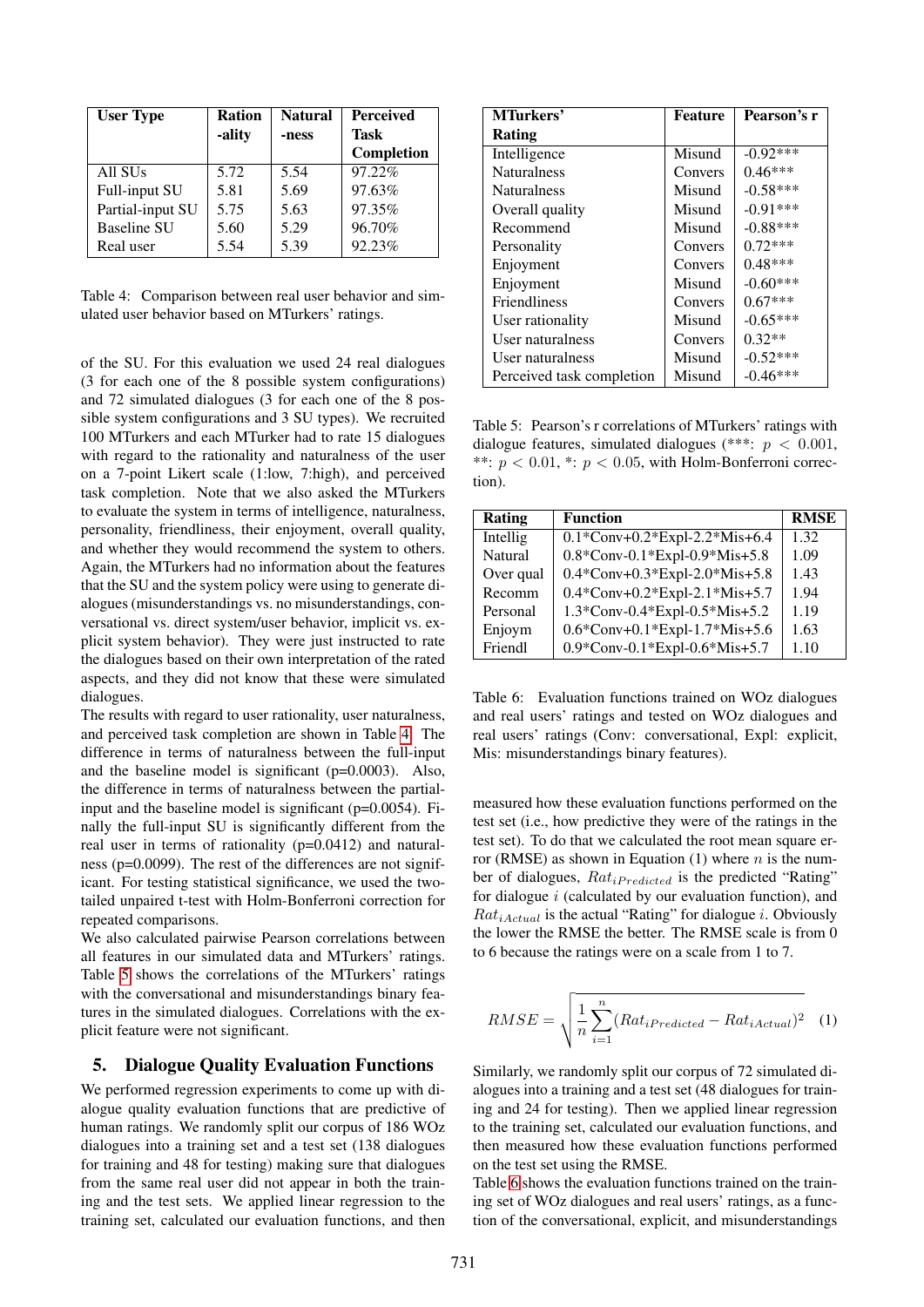| Rating    | <b>Function</b>                             | <b>RMSE</b> |
|-----------|---------------------------------------------|-------------|
| Intellig  | $0.2$ *Conv+0.3*Expl-1.0*Mis+4.9            | 0.90        |
| Natural   | 1.1*Conv-0.1*Expl-0.1*Mis+3.8               | 0.97        |
| Over qual | $0.5 * Conv + 0.2 * Exp1 - 0.9 * Mis + 4.8$ | 0.72        |
| Recomm    | $0.5 * Conv + 0.3 * Exp1 - 1.0 * Mis + 4.6$ | 0.90        |
| Personal  | 1.0*Conv+0.1*Expl-0.3*Mis+4.1               | 0.97        |
| Enjoym    | $0.6*Conv+0.2*Exp1-0.7*Mis+4.2$             | 0.89        |
| Friendl   | 0.6*Conv-0.1*Expl-0.4*Mis+4.6               | 0.80        |

<span id="page-6-0"></span>Table 7: Evaluation functions trained on WOz dialogues and MTurkers' ratings and tested on WOz dialogues and MTurkers' ratings (Conv: conversational, Expl: explicit, Mis: misunderstandings binary features).

| <b>Rating</b> | <b>Function</b>                  | <b>RMSE</b> |
|---------------|----------------------------------|-------------|
| Intellig      | $0.2$ *Conv+0.0*Expl-1.9*Mis+5.8 | 0.35        |
| Natural       | 0.5*Conv+0.1*Expl-0.6*Mis+5.2    | 0.28        |
| Over qual     | $0.3*Conv+0.0*Exp1-2.0*Mis+5.8$  | 0.34        |
| Recomm        | 0.4*Conv-0.0*Expl-1.8*Mis+5.2    | 0.34        |
| Personal      | 1.2*Conv+0.2*Expl-0.1*Mis+3.7    | 0.55        |
| Enjoym        | 0.7*Conv+0.1*Expl-0.8*Mis+4.3    | 0.37        |
| Friendl       | 1.0*Conv+0.2*Expl-0.3*Mis+4.5    | 0.55        |

<span id="page-6-1"></span>Table 8: Evaluation functions trained on simulated dialogues and MTurkers' ratings and tested on simulated dialogues and MTurkers' ratings (Conv: conversational, Expl: explicit, Mis: misunderstandings binary features).

features. It also shows the RMSE values when these evaluation functions are applied on the test set of WOz dialogues and real users' ratings. Table [7](#page-6-0) shows the evaluation functions trained on the training set of WOz dialogues and MTurkers' ratings, as a function of the conversational, explicit, and misunderstandings features. It also shows the RMSE values when these evaluation functions are applied on the test set of WOz dialogues and MTurkers' ratings. Table [8](#page-6-1) shows the evaluation functions trained on the training set of simulated dialogues and MTurkers' ratings, as a function of the conversational, explicit, and misunderstandings features. It also shows the RMSE values when these evaluation functions are applied on the test set of simulated dialogues and MTurkers' ratings.

Table [9](#page-6-2) shows the results in terms of RMSE values when we apply on the test set of WOz data and real users' ratings the evaluation functions that were trained on simulated data and MTurkers' ratings from Table [8](#page-6-1) (SIM column), the evaluation functions that were trained on WOz data and MTurkers' ratings from Table [7](#page-6-0) (OBS column), and the evaluation functions that were trained on WOz data and real users' ratings from Table [6](#page-5-2) (REAL column). Thus the fourth column of Table [9](#page-6-2) is the same as the RMSE column of Table [6.](#page-5-2)

For testing statistical significance, we used the twotailed paired t-test with Holm-Bonferroni correction for repeated comparisons. It is interesting that the RMSE for intelligence-SIM is lower than the RMSE for intelligence-OBS ( $p < 0.05$ ), and is not significantly different from the RMSE for intelligence-REAL. Also, the RMSE for

| Rating              | <b>SIM</b> | <b>OBS</b> | <b>REAL</b> |
|---------------------|------------|------------|-------------|
| Intelligence        | 1.35       | 1.56       | 1.32        |
| <b>Naturalness</b>  | 1.23       | 1.86       | 1.09        |
| Overall quality     | 1.45       | 1.64       | 1.43        |
| Recommend           | 1.98       | 2.06       | 1.94        |
| Personality         | 1.61       | 1.50       | 1.19        |
| Enjoyment           | 1.77       | 1.77       | 1.63        |
| <b>Friendliness</b> | 1.45       | 1.66       | 1.10        |

<span id="page-6-2"></span>Table 9: RMSE values for different evaluation functions when all are tested on the WOz data and real users' ratings. SIM: means trained on simulated data and MTurkers' ratings, OBS: means trained on WOz data and MTurkers' ratings, and REAL: means trained on WOz data and real users' ratings.

| Comparison                             | <b>Statistical</b> |
|----------------------------------------|--------------------|
|                                        | Signific           |
| Intelligence-SIM vs. Intelligence-OBS  | p < 0.05           |
| Intelligence-SIM vs. Intelligence-REAL | <b>NS</b>          |
| Intelligence-OBS vs. Intelligence-REAL | p < 0.05           |
| Naturalness-SIM vs. Naturalness-OBS    | p < 0.001          |
| Naturalness-SIM vs. Naturalness-REAL   | <b>NS</b>          |
| Naturalness-OBS vs. Naturalness-REAL   | p < 0.001          |
| Overall-SIM vs. Overall-OBS            | <b>NS</b>          |
| Overall-SIM vs. Overall-REAL           | <b>NS</b>          |
| Overall-OBS vs. Overall-REAL           | <b>NS</b>          |
| Recommend-SIM vs. Recommend-OBS        | <b>NS</b>          |
| Recommend-SIM vs. Recommend-REAL       | <b>NS</b>          |
| Recommend-OBS vs. Recommend-REAL       | <b>NS</b>          |
| Personality-SIM vs. Personality-OBS    | <b>NS</b>          |
| Personality-SIM vs. Personality-REAL   | <b>NS</b>          |
| Personality-OBS vs. Personality-REAL   | <b>NS</b>          |
| Enjoyment-SIM vs. Enjoyment-OBS        | <b>NS</b>          |
| Enjoyment-SIM vs. Enjoyment-REAL       | <b>NS</b>          |
| Enjoyment-OBS vs. Enjoyment-REAL       | <b>NS</b>          |
| Friendliness-SIM vs. Friendliness-OBS  | <b>NS</b>          |
| Friendliness-SIM vs. Friendliness-REAL | p < 0.05           |
| Friendliness-OBS vs. Friendliness-REAL | p < 0.05           |

<span id="page-6-3"></span>Table 10: Comparisons (regarding statistical significance) between RMSE values for different evaluation functions when all are tested on the WOz data and real users' ratings; two-tailed paired t-test with Holm-Bonferroni correction. SIM: means trained on simulated data and MTurkers' ratings, OBS: means trained on WOz data and MTurkers' ratings, REAL: means trained on WOz data and real users' ratings, and NS: means no significant difference.

intelligence-OBS is significantly different from the RMSE for intelligence-REAL  $(p \lt 0.05)$ . The RMSE for naturalness-SIM is lower than the RMSE for naturalness-OBS  $(p \lt 0.001)$ , and is not significantly different from the RMSE for naturalness-REAL. The RMSE for naturalness-OBS is significantly different from the RMSE for naturalness-REAL ( $p < 0.001$ ). For intelligence and naturalness the predicted ratings that we get by training on simulated data and MTurkers' ratings are quite close to the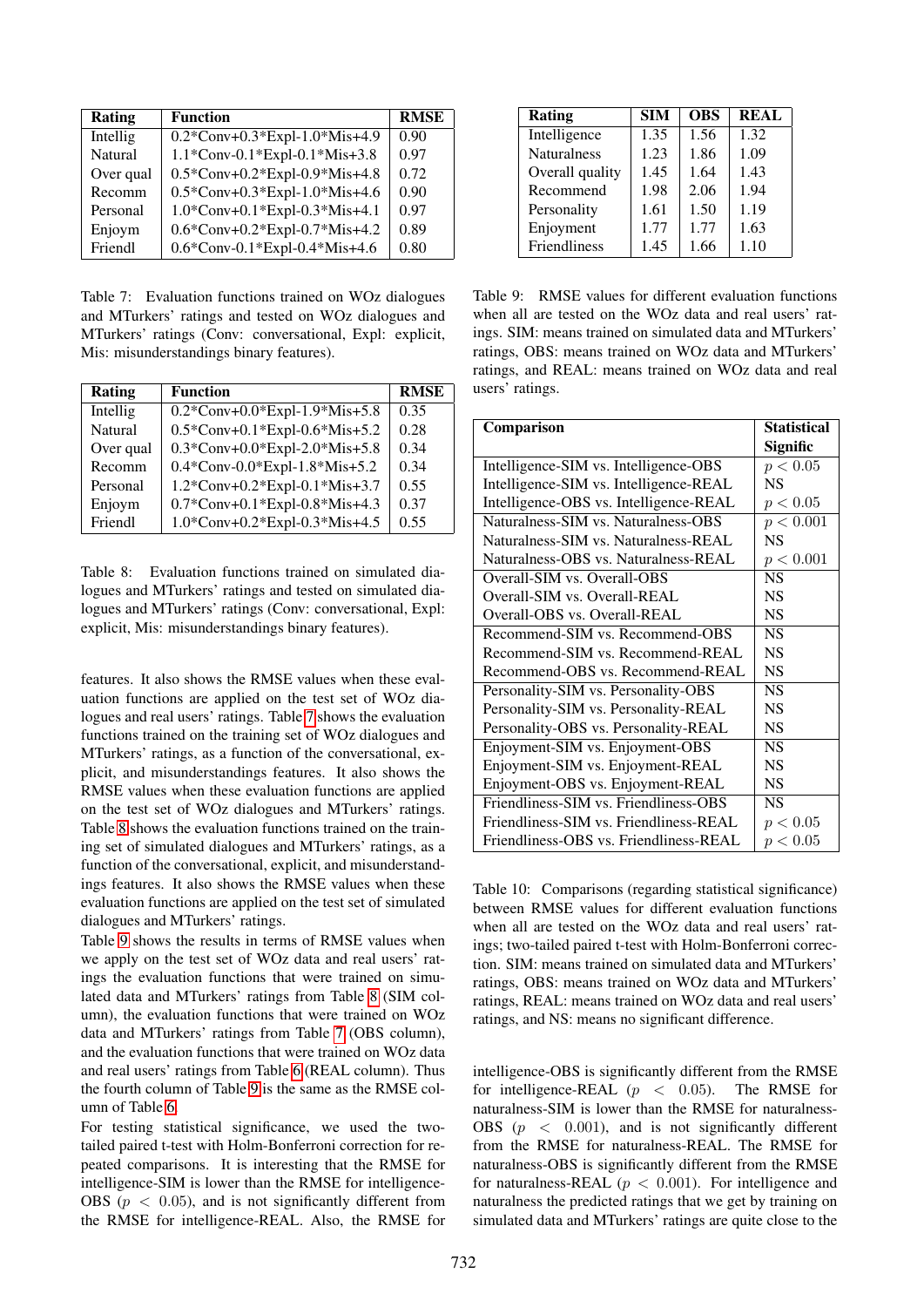predicted ratings we get by training on WOz data and real users' ratings, which is very encouraging. For recommend the system to others and enjoyment none of the models does well, which is not surprising given that these are hard to capture aspects of the interaction. In terms of personality, the OBS evaluation function is doing better than the SIM evaluation function and they are both worse than the REAL evaluation function. With regard to friendliness the SIM model performs worse than the REAL model ( $p < 0.05$ ), and the OBS model also performs worse than the REAL model ( $p < 0.05$ ). Finally, with regard to overall quality the performance of the SIM model is quite close to the performance of the REAL model, but overall there are no significant differences among the RMSE values of all models. Table [10](#page-6-3) summarizes the statistical significance of all pairwise comparisons.

#### 6. Conclusion

We collected WOz dialogues in the IoT domain. We asked the users participating in these dialogues to rate the system regarding intelligence, naturalness, personality, friendliness, their enjoyment, overall quality, and whether they would recommend the system to others. Then we asked MTurkers to rate these dialogues on the same aspects. We also generated simulated dialogues between dialogue policies and simulated users and asked MTurkers to rate them again on the same aspects. We developed evaluation functions based on features from the simulated dialogues and the MTurkers' ratings, the WOz dialogues and the MTurkers' ratings, and the WOz dialogues and the WOz participants' ratings. We applied all these evaluation functions to a held-out portion of our WOz dialogues. For intelligence and naturalness the evaluation functions trained on simulated data and MTurkers' ratings performed significantly better than the evaluation functions trained on WOz data and MTurkers' ratings, and similarly to the evaluation functions trained on WOz data and real users' ratings. Also, for overall quality the evaluation functions trained on simulated data and MTurkers' ratings performed similarly to the evaluation functions trained on WOz data and real users' ratings. This is encouraging because it shows that at least for these three conversational aspects just training evaluation functions on simulated data could be sufficient. Recommend the system and enjoyment were hard to predict for all evaluation functions. For personality and friendliness the evaluation functions trained on the WOz data and the real users' ratings did much better than the other evaluation functions.

# 7. Acknowledgments

This work was funded in part by Samsung Electronics Co., Ltd., and partly supported by the U.S. Army. Statements and opinions expressed do not necessarily reflect the policy of the United States Government, and no official endorsement should be inferred.

# 8. Bibliographical References

<span id="page-7-0"></span>Dahlbäck, N., Jönsson, A., and Ahrenberg, L. (1993). Wizard of oz studies – why and how. *Knowledge-Based Systems*, 6(4):258–266.

- <span id="page-7-1"></span>El Asri, L., He, J., and Suleman, K. (2016). A sequence-tosequence model for user simulation in spoken dialogue systems. In *Proc. of Interspeech*, pages 1151–1155, San Francisco, California, USA.
- <span id="page-7-9"></span>Foster, M. E., Giuliani, M., and Knoll, A. (2009). Comparing objective and subjective measures of usability in a human-robot dialogue system. In *Proc. of ACL*, pages 879–887, Suntec, Singapore.
- <span id="page-7-12"></span>Galley, M., Brockett, C., Sordoni, A., Ji, Y., Auli, M., Quirk, C., Mitchell, M., Gao, J., and Dolan, B. (2015). DeltaBLEU: A discriminative metric for generation tasks with intrinsically diverse targets. In *Proc. of ACL (Short Papers)*, pages 445–450, Beijing, China.
- <span id="page-7-10"></span>Georgila, K., Henderson, J., and Lemon, O. (2005). Learning user simulations for information state update dialogue systems. In *Proc. of Interspeech*, pages 893–896, Lisbon, Portugal.
- <span id="page-7-11"></span>Georgila, K., Henderson, J., and Lemon, O. (2006). User simulation for spoken dialogue systems: Learning and evaluation. In *Proc. of Interspeech*, pages 1065–1068, Pittsburgh, Pennsylvania, USA.
- <span id="page-7-2"></span>Georgila, K., Gordon, C., Choi, H., Boberg, J., Jeon, H., and Traum, D. (2018). Toward low-cost automated evaluation metrics for Internet of Things dialogues. In *Proc. of IWSDS*, Singapore.
- <span id="page-7-4"></span>Gordon, C., Georgila, K., Choi, H., Boberg, J., and Traum, D. (2018). Evaluating subjective feedback for Internet of Things dialogues. In *Proc. of SemDial:AixDial*, pages 64–72, Aix-en-Provence, France.
- <span id="page-7-14"></span>Gordon, C., Yanov, V., Traum, D., and Georgila, K. (2019). A Wizard of Oz data collection framework for Internet of Things dialogues. In *Proc. of SemDial:LondonLogue*, pages 168–170, London, UK.
- <span id="page-7-13"></span>Guo, F., Metallinou, A., Khatri, C., Raju, A., Venkatesh, A., and Ram, A. (2017). Topic-based evaluation for conversational bots. In *Proc. of NIPS Workshop on Conversational AI: Today's Practice and Tomorrow's Potential*, Long Beach, California, USA.
- <span id="page-7-5"></span>Hastie, H. (2012). Metrics and evaluation of spoken dialogue systems. In Oliver Lemon et al., editors, *Data-Driven Methods for Adaptive Spoken Dialogue Systems*, pages 131–150. Springer.
- <span id="page-7-8"></span>Henderson, J., Lemon, O., and Georgila, K. (2008). Hybrid reinforcement/supervised learning of dialogue policies from fixed datasets. *Computational Linguistics*, 34(4):487–511.
- <span id="page-7-6"></span>Hone, K. S. and Graham, R. (2000). Towards a tool for the Subjective Assessment of Speech System Interfaces (SASSI). *Journal of Natural Language Engineering*, 6(3-4):287–303.
- <span id="page-7-3"></span>Jeon, H., Oh, H. R., Hwang, I., and Kim, J. (2016). An intelligent dialogue agent for the IoT home. In *Proc. of the AAAI Workshop on Artificial Intelligence Applied to Assistive Technologies and Smart Environments*, pages 35–40, Phoenix, Arizona, USA.
- <span id="page-7-7"></span>Jurčíček, F., Thomson, B., and Young, S. (2012). Reinforcement learning for parameter estimation in statistical spoken dialogue systems. *Computer Speech and Language*, 26(3):168–192.